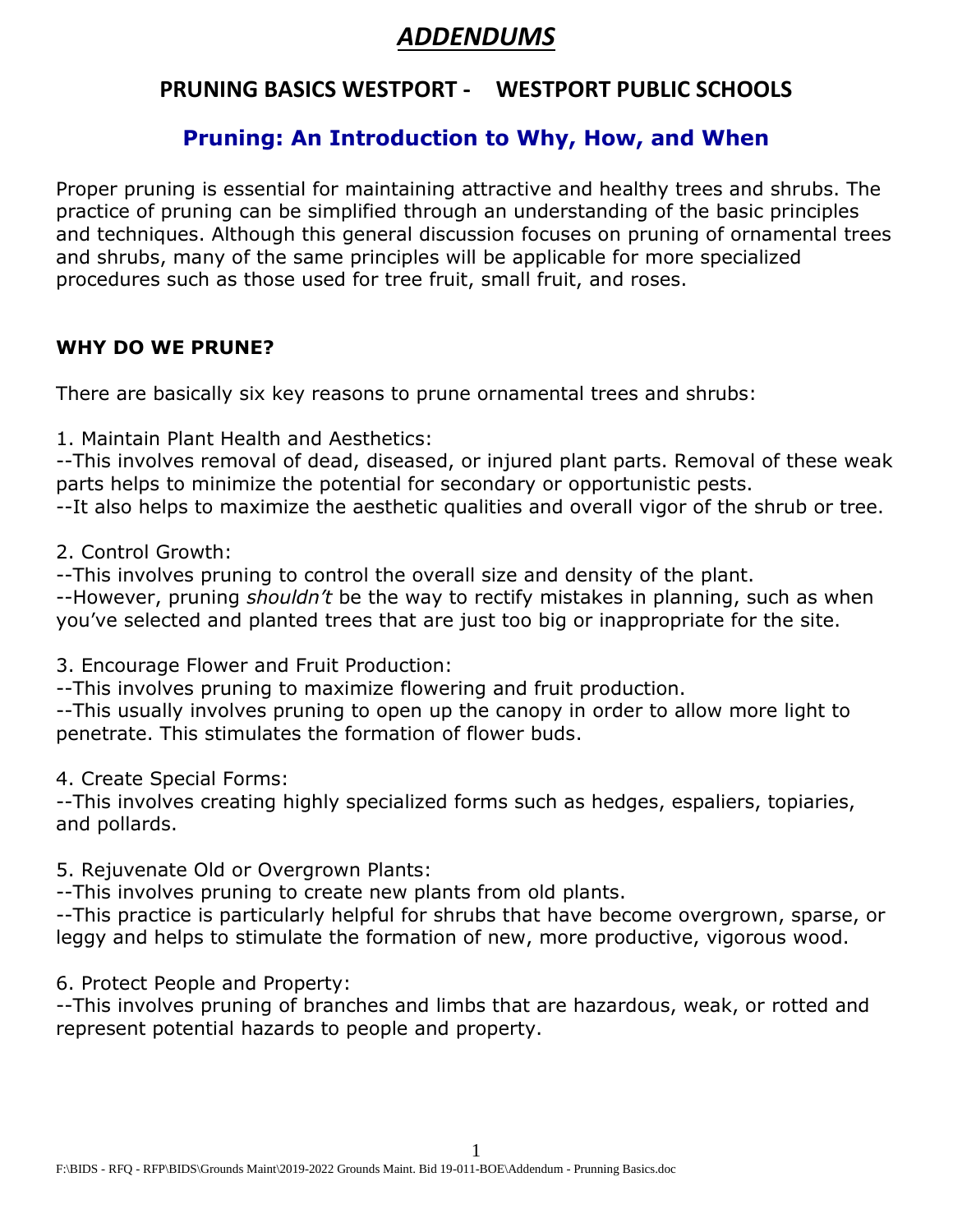## **PRUNING BASICS**

An understanding of the basic equipment and basic principles of pruning will help to simplify any pruning job.

#### *Basic Equipment:*

As with any job, you need to have the right equipment and tools. Although there are many types of specialized equipment available for pruning, a few key tools provide the basic equipment for successful pruning.

1. Pruning Shears:

--These are used for small-diameter branches and twigs up to about 1½ inches in diameter.

--There are two types:

Scissors-type (bypass)**:** these have two cutting blades and the cut is made as the blades bypass one another.

Anvil-type: these have a single cutting blade which strikes an anvil of solid metal. The cut is made when the blade impacts the solid surface.

--These are both available in left- and right-handed models.

#### 2. Lopping Shears:

--These are used for branches greater than 1¾ inches in diameter.

--They are similar to pruning shears but have longer handles to provide the leverage needed to cut larger-diameter branches.

--These are also available as scissors- and anvil-types.

3. Pruning Saws:

--These are used for large branches and tree limbs, usually greater than 2-3 inches in diameter.

--Saws come in a variety of sizes and types.

--Chain saws can also be used if one has experience and proper safety equipment.

Regardless of the tool, it is important to keep it *sharp* and *clean*. This can be done with regular sharpening and cleaning with 10% household bleach (1 part bleach: 9 parts water), 70% alcohol, or one of the commercially available compounds such as Greenshield<sup>®</sup>. After cleaning, the tools should be thoroughly rinsed and oiled. A sharp blade will give a clean cut with minimal damage to the tissues. Clean equipment will minimize the spread of any plant disease-causing organisms that may be present.

#### *Basic Anatomical Feature:*

When pruning large limbs and branches of woody plants, it is important to learn to recognize the **branch bark ridge (BBR) or branch collar** (Figure 1a). This key anatomical feature is a *unique* part of a tree or shrub's anatomy, which is *critical* to healing and woundwood production. The appearance of the branch bark ridge can vary from species to species. However, it is generally recognized as a slightly swollen area where a branch meets a limb or the main trunk. When making a pruning cut, it is important to cut just to the outside of the BBR, thereby leaving this structure in place (Figure 1b). Incorrect cuts include those made too far away from the BBR, which leave a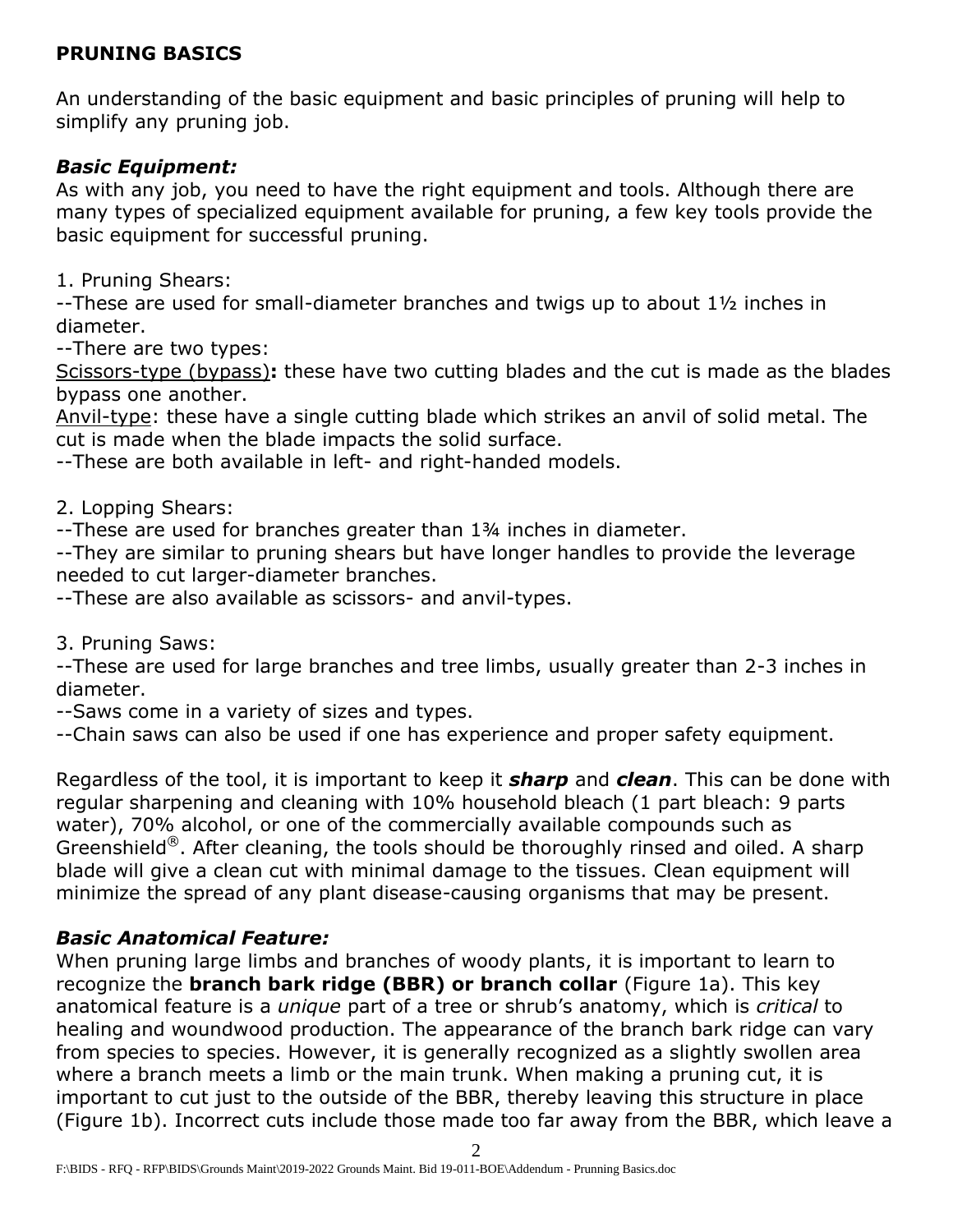stub, and those cut flush to the trunk or limb, which remove the BBR in the pruning process (Figures 1c and 1d).

## *Position of Shears:*

In order to make a good cut, pruning shears need to be held correctly. They should be held upright since they are designed to cut properly in this position. Here, left- and right-handed shears can be an important factor. If shears are held upside-down, they will not be in the correct position, angle, or orientation to make a clean, controlled cut.

## *Proper Pruning Cuts--Small Branches and Twigs:*

There are three things to consider when making cuts on small branches and twigs.

1. Angle of cut: in order to optimize the surface area of the cut for healing, cuts should be made at a 45º angle (Figure 2).

2. Distance to the next bud: the optimum distance to the next bud is about ½ inch. When cuts are made closer or farther away, the bud is damaged or too long a stub remains, respectively, and healing will be inhibited (Figure 2).

3. Inward- *vs*. outward-facing buds: this can be used to manipulate the direction of the new growth and the shape of the plant. By pruning back to an inward-facing bud, the new growth will be toward the center of the plant, which will make it denser. Pruning back to an outward-facing bud will produce new growth away from the center of the plant and make it more open (Figure 3).

## *Proper Pruning Cuts--Large or Heavy Branches:*

Many mistakes are made when people prune large or heavy branches. In many cases, the pruning process often results in damage to the tree. Pruning of a large or heavy limb (any limb greater than about 2 inches in diameter) should be a three-step process in order to avoid tearing or ripping the bark while making the cut. When a single cut is used, the weight of the branch or limb may cause the limb and bark to tear several feet down the trunk before the cut is completed.

## **Three-Step Process (Figure 4):**

--*First Cut*: this cut is made at the underside or bottom of the limb, approximately 11-12 inches from the trunk. The cut should be made about halfway into the branch. --*Second Cut*: this cut is made on the top of the limb, approximately 15 inches from the trunk (i.e., farther than the first cut). This cut removes most of the branch or limb. --*Third Cut*: the final cut is made at the branch bark ridge. Since the weight of the limb has been removed, this final cut can be made with precision and without the risk of damage to the bark.

## *Pruning Paints and Dressings***:**

The use of pruning paints and dressings has been a controversial issue over the years. Current research indicates that there is minimal value in treating *correctly pruned* cuts, since the branch bark ridge and subsequent woundwood production by the tree or shrub are the best defenses against disease organisms and insects. This current suggestion is based on scientific rather than the anecdotal or "emotional" evidence of the past.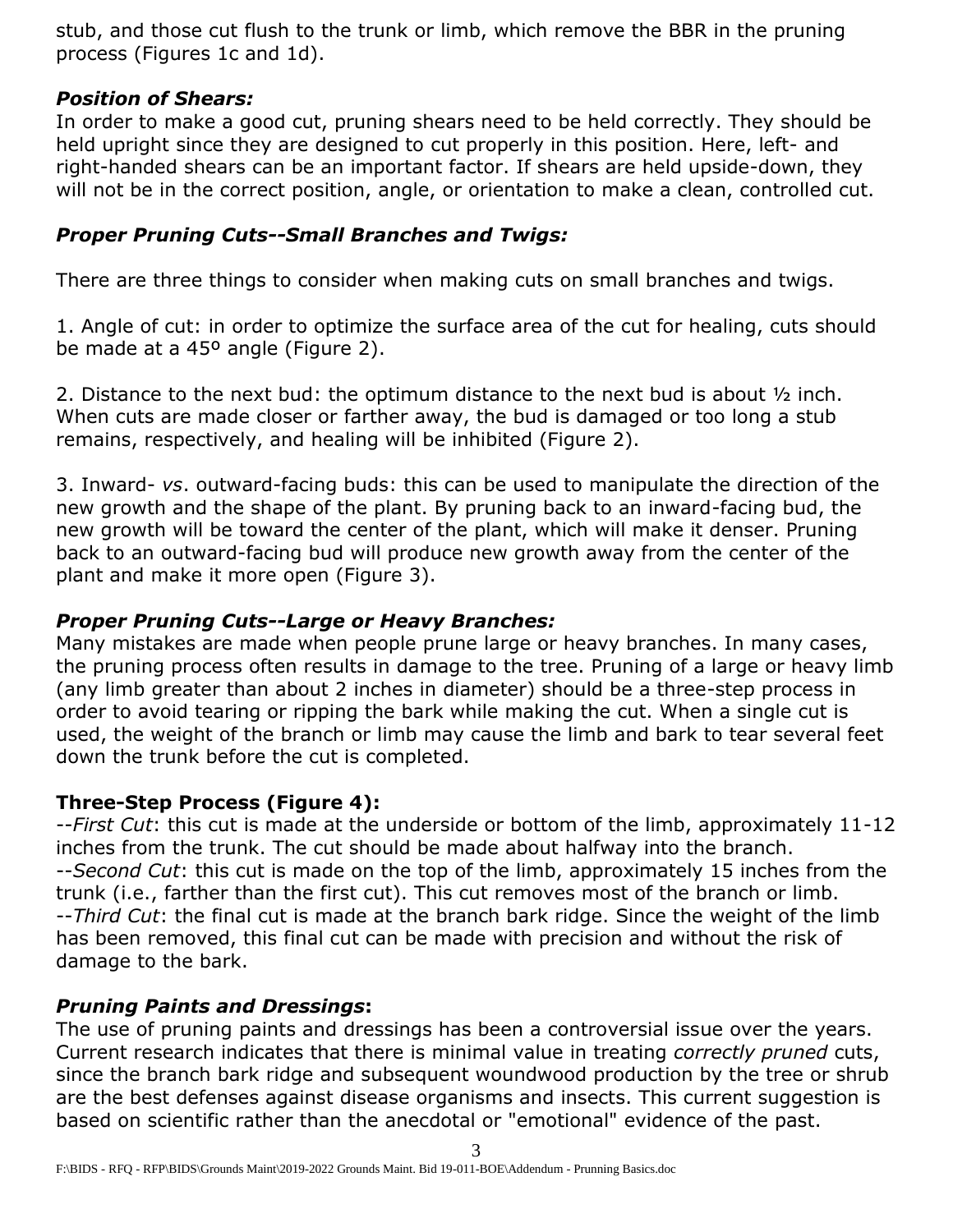Research has determined that, in many cases, pruning paints and dressings, particularly those made with turpentine, mineral spirits, creosote, or pentachlorophenol compounds, actually seal in moisture and potential disease organisms and inhibit natural wound healing and woundwood production by killing the wood. Pruning dressings usually serve a purely cosmetic, emotional purpose. Although they make you feel better, they can actually harm the tree.

### *Pruning vs. Shearing:*

Most people don't distinguish between these techniques since both are used to remove unwanted plant growth. However, *pruning* is the focus of this discussion. Pruning is the process when individual branches are cut selectively. Shearing is the process when all branches are cut indiscriminately. The latter technique is useful in specialized situations such as maintaining formal hedges or topiaries.

## **WHEN DO WE PRUNE?**

The timing of pruning is very important and depends upon the type of plant and the desired outcome. When trying to decide when to prune, there are a few simple factors that need to be considered.

## *Basic Considerations for Pruning:*

1. Dead, damaged, or dying wood:

--Wood of this type can be pruned anytime and should be removed as soon as it is evident.

2. Spring-flowering trees and shrubs:

--These should be pruned right after they bloom since they flower on wood that was produced during the previous growing season.

--Examples: azalea, rhododendron, mountain laurel, flowering plum, magnolia, forsythia, chokeberry, lilac, and flowering quince.

3. Summer-flowering trees and shrubs:

--These should be pruned in late winter or spring *before* new growth starts. Their flowers are borne on wood produced that same year.

--Examples: autumn olive, beauty bush, snowberry, coralberry, Rose-of-Sharon, viburnum, and summersweet.

4. Trees and shrubs without flowers or fruit:

--These should be pruned when they are dormant, typically in late winter or spring, before growth has begun. This includes most deciduous shrubs and shade trees (maple, oak, elm), most needled evergreens, and many of the "non-flowering" broadleaved evergreens such as holly. Pruning when deciduous trees are dormant is especially helpful because it allows one to see the form and structure of the tree without the leafy canopy. Some trees "bleed" after pruning. Although this actually causes no harm, pruning these trees (e.g., maple, birch, butternut) can be delayed until their leaves are fully expanded.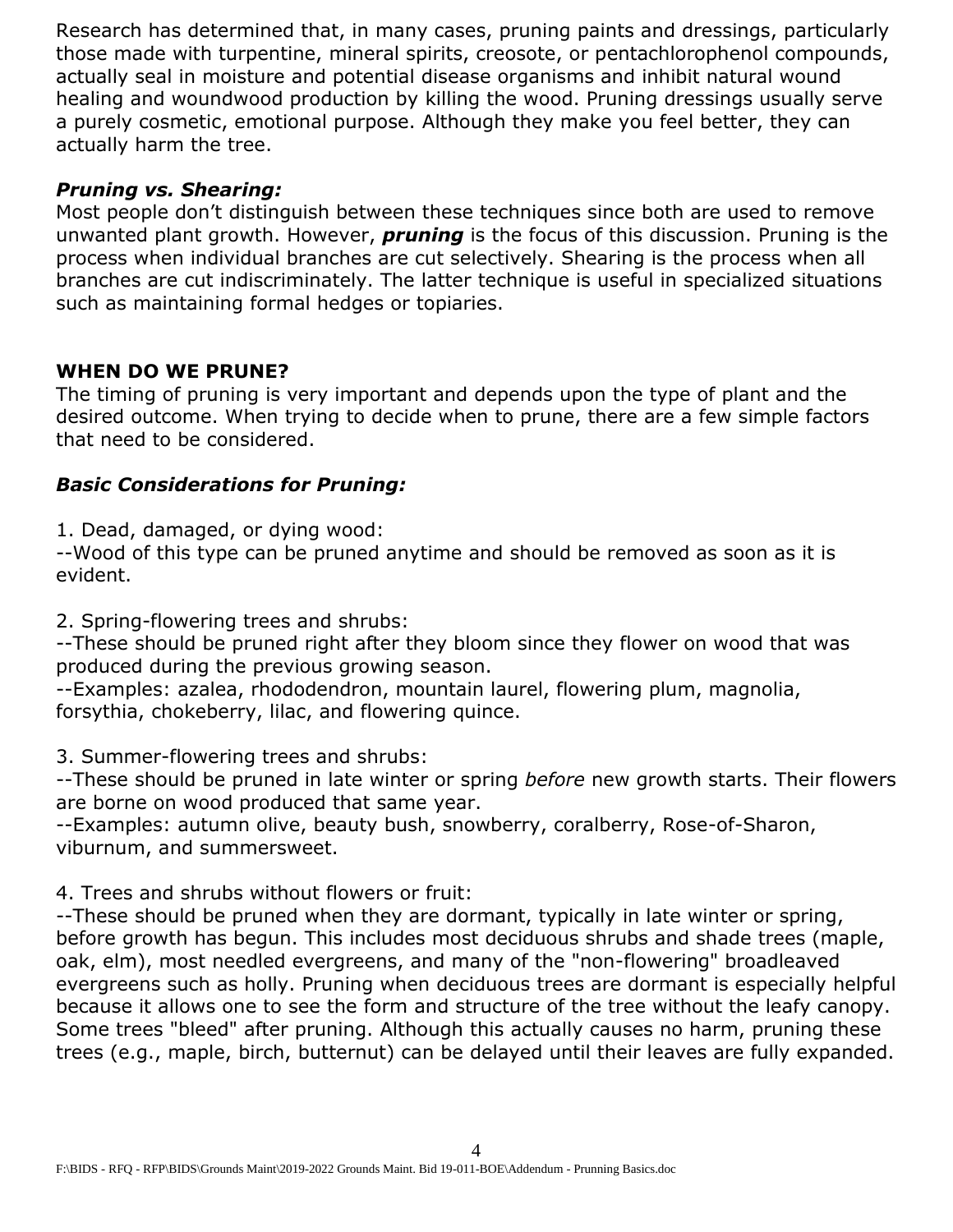#### *How much do I prune?*

Most trees and shrubs benefit from *light* to *moderate* pruning every year or every few years. However, most needled evergreens (e.g., spruce, pine, fir) require infrequent, minimal pruning.

## **HOW DO WE PRUNE?**

### *Basic pruning practices or techniques:*

There are many techniques for specialized pruning and the desired outcome is what determines the technique that one would use. However, the three most basic and useful practices are thinning, heading, and rejuvenation. The final goal of any pruning practice is to increase the health and aesthetics without giving the tree or shrub the look of having been pruned.

## **1. Thinning Cuts:**

These types of cuts remove entire branches or shoots. *All* thinning cuts are made at the base of the branch *or* at ground level (Figure 5). These cuts are used to literally "thin" out the plant and stimulate more vigorous growth of the remaining branches. When done properly, the natural shape is maintained. This technique is especially useful for plants that are too dense (for example, burning bush).

## **2. Heading Cuts:**

These cuts shorten but **do not** remove entire branches or shoots. Heading cuts stimulate the buds on the remaining portion of the branch or shoot to grow (Figures 6 and 7). This technique is used to promote a dense, more compact growth habit. It is also used to reduce the overall size or height of a plant. Heading cuts can be used to "shape" the plant by cutting back to inward- *vs.* outward-facing buds. In order to maintain the natural growth of the plant, it is important not to top or cut all branches back to the same level. This leads to excessive, unattractive growth (Figures 8 and 9).

Ideally, the best pruning often *combines both thinning and heading cuts* (Figure 10). Thinning helps to open the center and heading helps to control the size and height. Again, the goal is not to look pruned! For thinning and heading cuts, it is suggested that no more than 30% of the branches be cut in a single season.

#### **3. Rejuvenation Pruning:**

This is a very useful but daunting method of pruning. It is the most severe of all pruning methods. Rejuvenation pruning is typically used on older plants that are too large, overgrown, or are "leggy" and sparse. There are two methods of rejuvenation pruning:

*Drastic*: cuts are all made at once. *Gradual*: cuts are made over a 3-year period (1/3 is cut each year).

# *Factors for Consideration Before Rejuvenation Pruning:*

Before doing a rejuvenation pruning, there are several important factors that need to be considered: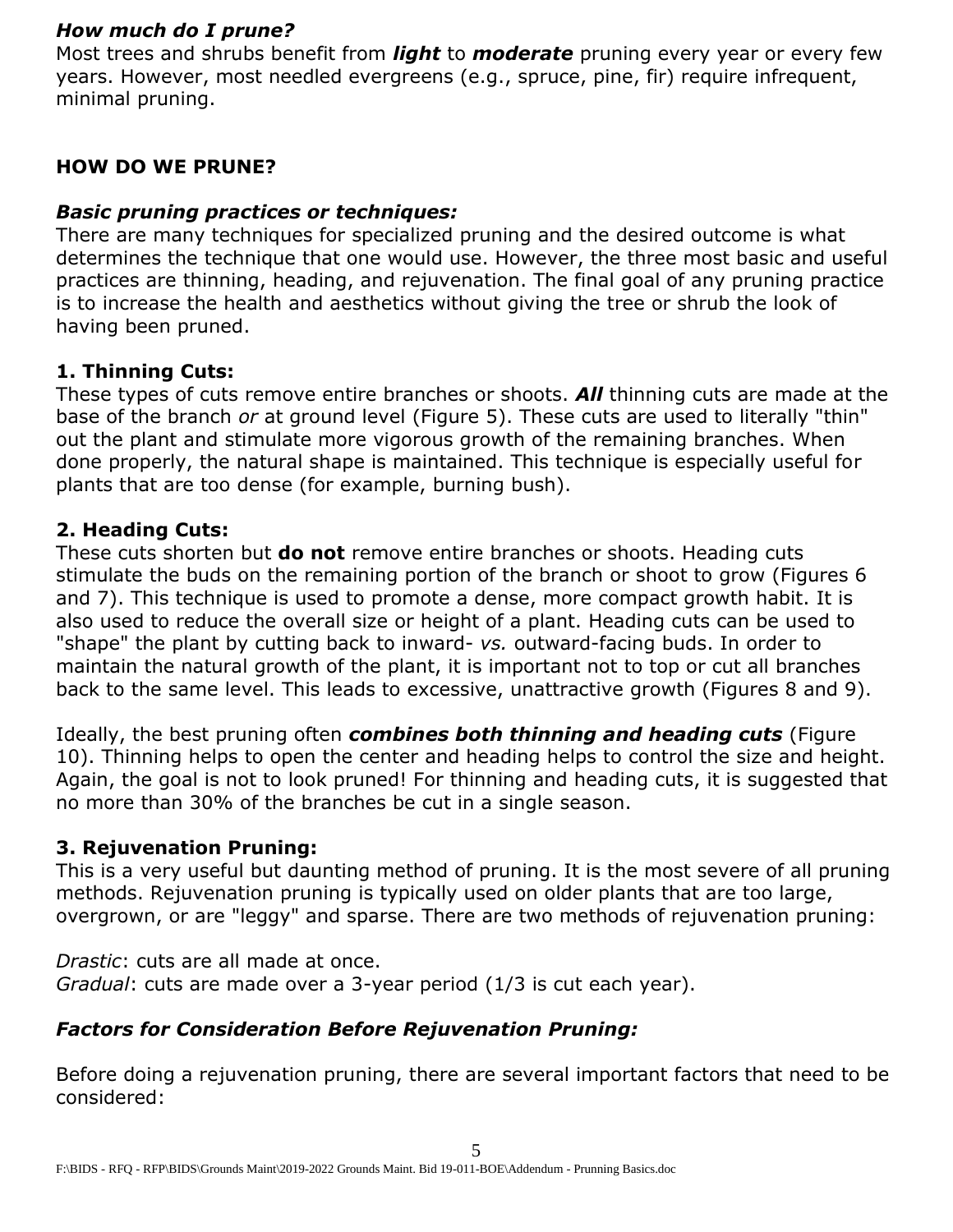#### 1. What plants can be rejuvenated?

It is very important to know how the plant in question will respond to this procedure.

*Broadleaved evergreens:* most broadleaved evergreens such as rhododendron, mountain laurel, and pieris respond well to this procedure provided they are in good health.

*Deciduous shrubs:* most deciduous shrubs can be rejuvenated as long as they are generally in good health; privet responds very well.

*Needled evergreens:* those that have the ability to initiate new growth on needle-less wood are candidates for rejuvenation pruning such as yew and arborvitae. However, most needled evergreens do not have adventitious buds on old wood and can't be cut back to wood which has no needles. Examples of these include juniper, hemlock, and chamaecyparis.

2. Ability to give sound before- and after-care:

--In most cases, if rejuvenation pruning is the anticipated goal, it is important to fertilize the plant in late fall (the fall prior to spring pruning) or to fertilize right after the rejuvenation pruning.

--The ability of the plant to respond to this procedure depends upon sound cultural care both before and after. Watering, mulching, and follow-up pruning during the summer are critical to the recovery of the plant after rejuvenation pruning.

3. Impact of this technique on the aesthetics:

--Consider the immediate impact of this procedure on the aesthetics of the landscape. Once the procedure is done, recovery may take several years.

4. Timing:

--Rejuvenation pruning is done in early spring *before* growth has started.

# *Drastic Rejuvenation Pruning* (Figure 11)**:**

**--**All cuts are made in the dormant season.

--All wood is cut back to 6-10 inches.

--This technique requires follow-up pruning in midsummer to control new growth.

# *Moderate or Gradual Rejuvenation Pruning* (Figures 12, 13, 14, 15):

--This is usually done over a 3-year period.

--One-third of the top growth is cut back each year. For example, if the shrub has 9 main branches, one would cut 3 the  $1^{st}$  year, 3 more the  $2^{nd}$  year, and the remaining 3 the 3<sup>rd</sup> year.

# **HELPFUL SPECIALIZED PRUNING TECHNIQUES**

# **Pruning Hedges:**

There are two basic types of pruning methods for hedges--formal and informal (natural) (Figure 16). Formal hedges are usually sheared and have a defined, controlled shape.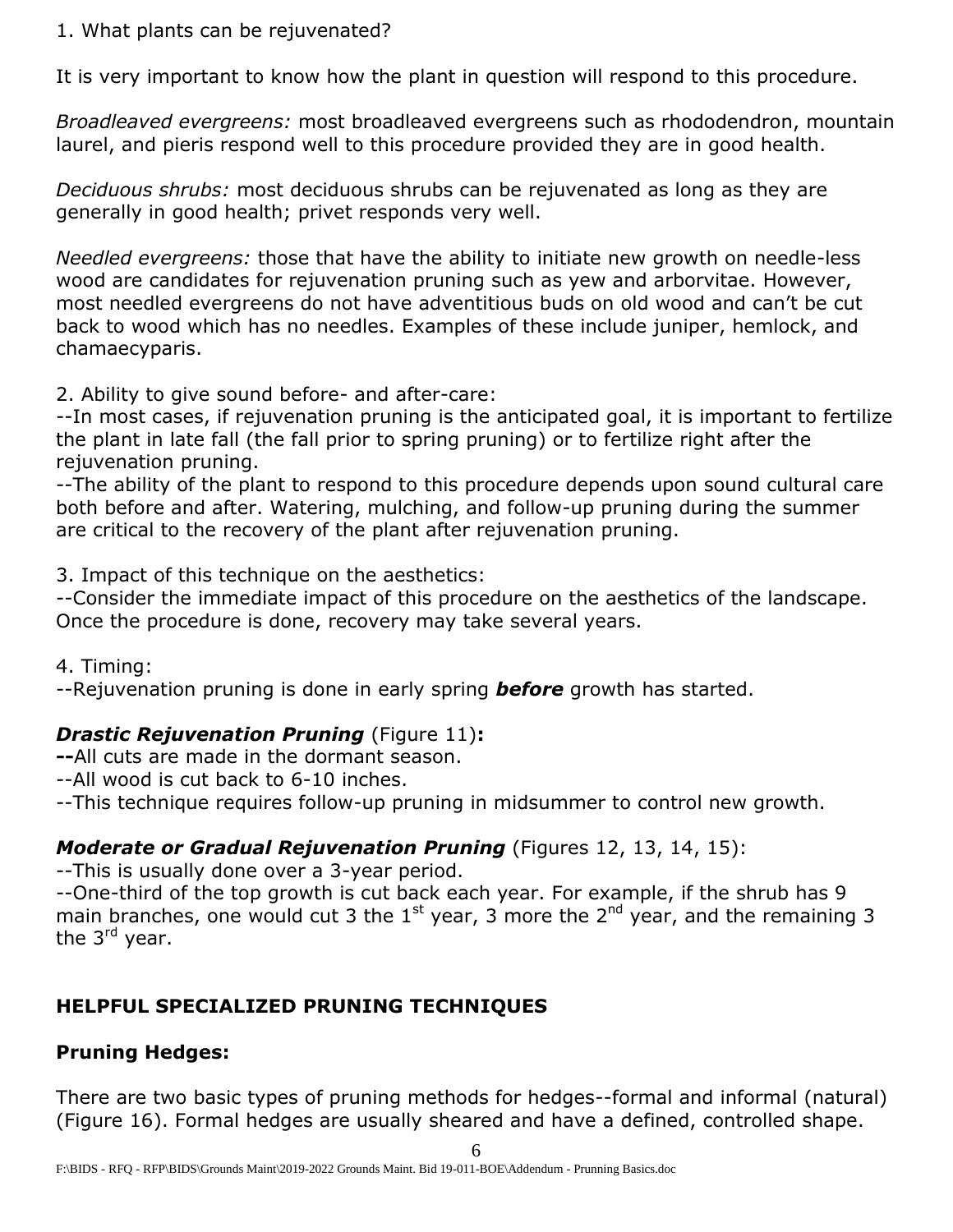Informal or natural hedges are usually pruned and have a shape that is determined by the natural growth habit of the plant used in the hedge.

Regardless of which type, there are two important considerations:

1. It is necessary to start pruning to develop the hedge the first year. This is very important since you need to encourage full, low growth right from the start. It is often difficult to try to make a dense hedge after plants have been allowed to grow without any pruning for several years.

2. The shape of the hedge is very important and all hedges need to be wider at the bottom than the top. This is true for both formal and informal types. The triangular shape helps to expose more of the plant to light and eliminates sparse, twiggy growth at the base (Figure 17).

## **Pruning Needled Evergreens:**

Needled evergreens generally don't require much pruning. However, before doing any pruning, you need to be aware of the type of tree or shrub that you have. There are two categories of needled evergreens based on their branching pattern:

1. **Whorled branches:** these have no buds on needle-less shoots so you would only prune to *active*, needled shoots. Examples include pine, spruce, fir, Douglas fir, juniper, and chamaecyparis.

2. **Random branches:** there are two types of random-branching needled evergreens.

a. Those that have latent buds--these can be pruned back to wood without needles. Examples are yew and arborvitae.

b. Those that don't have latent buds--these include juniper and cedar.

# **SUMMARY**

Armed with an understanding of the basics of pruning and the proper tools, pruning should lose some of its anxiety and confusion and become a routine component of any landscape maintenance program.

For electronic versions of this fact sheet: Diagrams are available from the author upon request.

#### **Summary**

Pruning is probably one of the least understood and most daunting landscape maintenance practices for most homeowners. Many people aren't sure what to do or when to do it. However, proper pruning is essential for maintaining attractive and healthy trees and shrubs. This fact sheet will cover the basic equipment, principles, and techniques necessary for most pruning jobs. Although the discussion focuses on pruning of ornamental trees and shrubs, many of the same principles will be applicable for more specialized procedures such as those used for tree fruit, small fruit, and roses.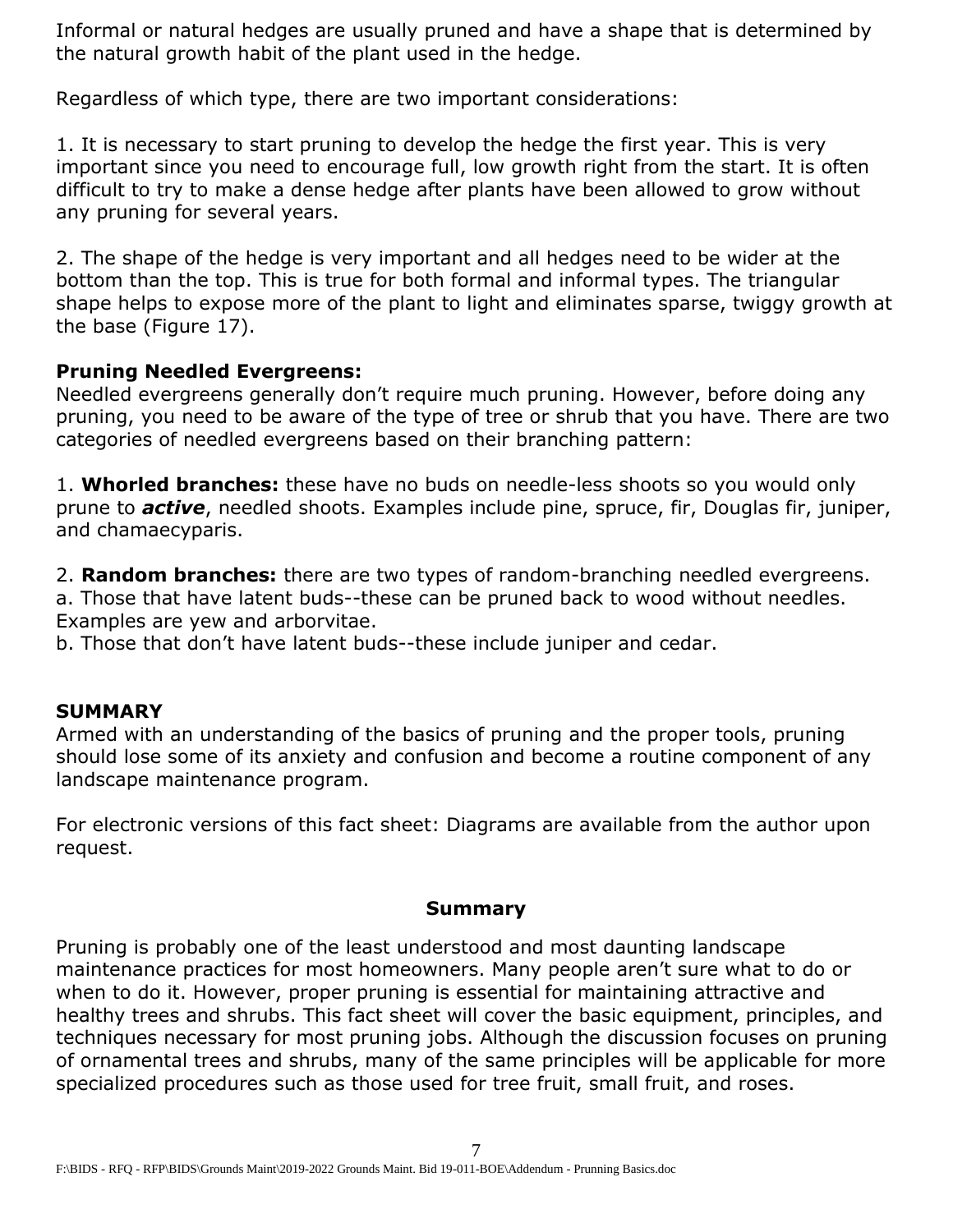## **SOURCE**

By Dr. Sharon M. Douglas Department of Plant Pathology and Ecology The Connecticut Agricultural Experiment Station 123 Huntington Street P. O. Box 1106 New Haven, CT 06504-1106

Telephone: (203) 974-8601 Fax: (203) 974-8502 Email: [Sharon.Douglas@ct.gov](mailto:Sharon.Douglas@ct.gov) 

## **MULCH DETAILS – M1**

# **Mulch Volcano is not an acceptable method for mulching trees**

- Mulch is beneficial. More than 2-4 inches will affect trees negatively; Reducing needed oxygen and water in the soil.
- Buildup of mulch around the trunks cause cankers, splits and rot as well as leads to invasion from disease and insects which will further inhibit a trees growth and health.